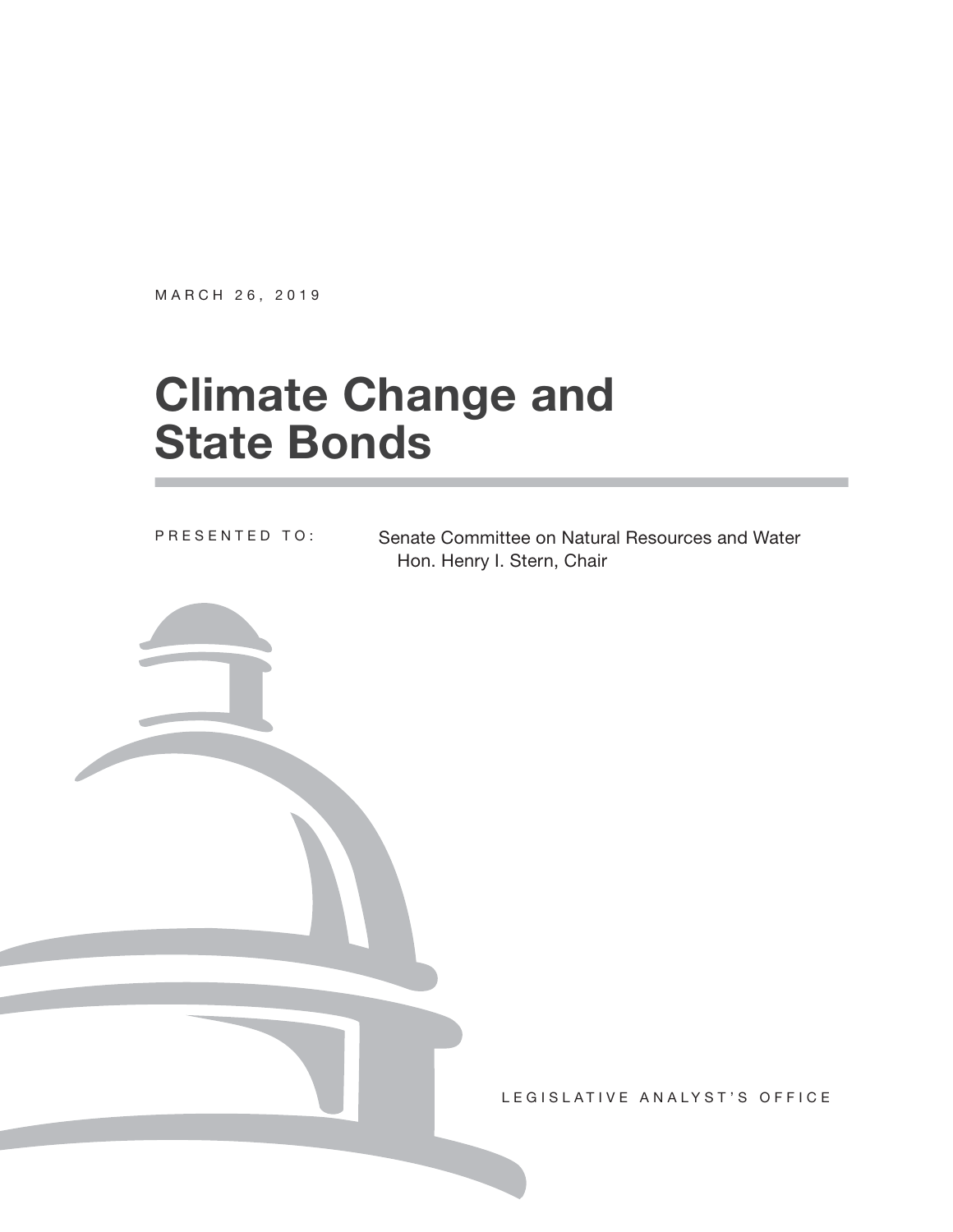### **Future Climate Change Impacts in California**

**Climate Change Projected to Have Significant Effects on the** *Environment.* Climate change research—including evidence summarized in *California's Fourth Climate Change Assessment*, completed by state agencies—projects that climate change could have a myriad of consequential effects in California.

- **Sea-Level Rise.** Recent estimates project that compared to 2000, sea levels along the California coast south of Mendocino will rise between 1.5 inches and 1 foot by 2030 and between 5 inches and 2 feet by 2050. These changes would impact both human and natural resources along the coast, increasing the risk of inundation of buildings and infrastructure, salt water intrusion into groundwater basins, and beach erosion.
- **Flooding.** Climate models predict less frequent, but more intense storm patterns, which would increase inland flooding risk. Floods cause significant risk to human life, as well as damage roads, buildings, and other infrastructure.
- **F** Temperature Increases. Extreme heat events are projected to worsen throughout the state. By midcentury, for example, the Central Valley is projected to experience high heat events that are two weeks longer. Changing temperatures could affect human health, agricultural production, and natural habitats.
- **Drought.** Warmer temperatures would contribute to more frequent and intense droughts by leading to more precipitation falling as rain rather than snow, faster melting of winter snowpack, greater rates of evaporation, and drier soils. These conditions decrease the amount of spring snowmelt runoff upon which the state historically has depended for its annual water supply, as well as increases the demand for irrigation water in both agricultural and urban settings.
- **Wildfires.** Climate change is expected to make forests more susceptible to extreme wildfires. One study, for example, predicts that by 2100 the frequency of extreme wildfires burning over approximately 25,000 acres would increase by nearly 50 percent, and that the average area burned statewide would increase by 77 percent.

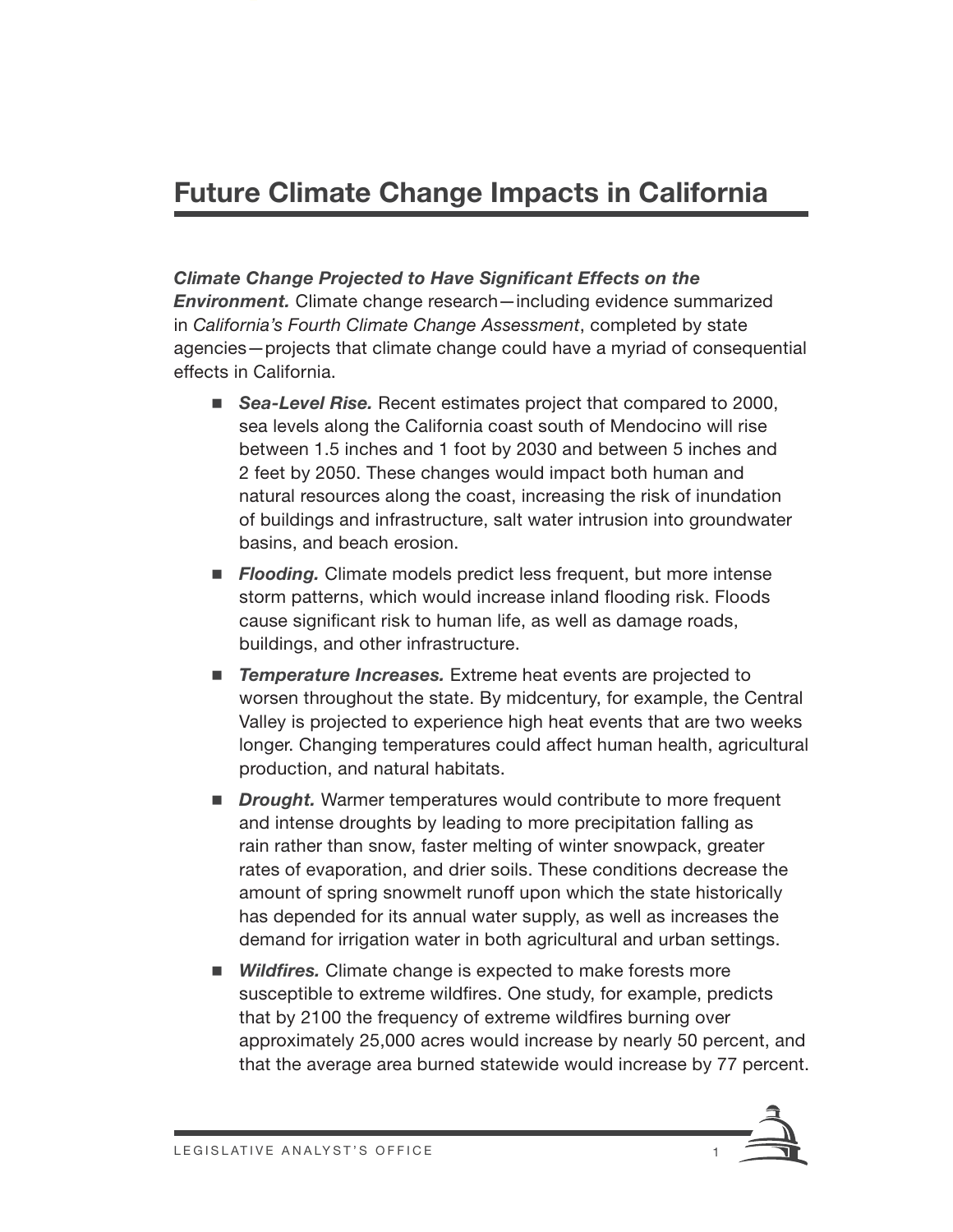### **Future Climate Change Impacts in California**

*(Continued)*

■ *Warming Oceans.* Evidence indicates that climate change is degrading the state's marine environment. In recent years, California's coastal environment has experienced a historic marine heat wave, record harmful algal bloom, fishery closures, and a significant loss of northern kelp forests.

*Environmental Effects Would Impact Communities Throughout the*  **State.** The effects would vary by region and could affect communities differently. Some effects include reduced public health from high heat events; reduced water supply, water quality, and agricultural production from droughts; increased energy costs from increased average temperatures; and increased risks to public safety and infrastructure from flooding and wildfires.

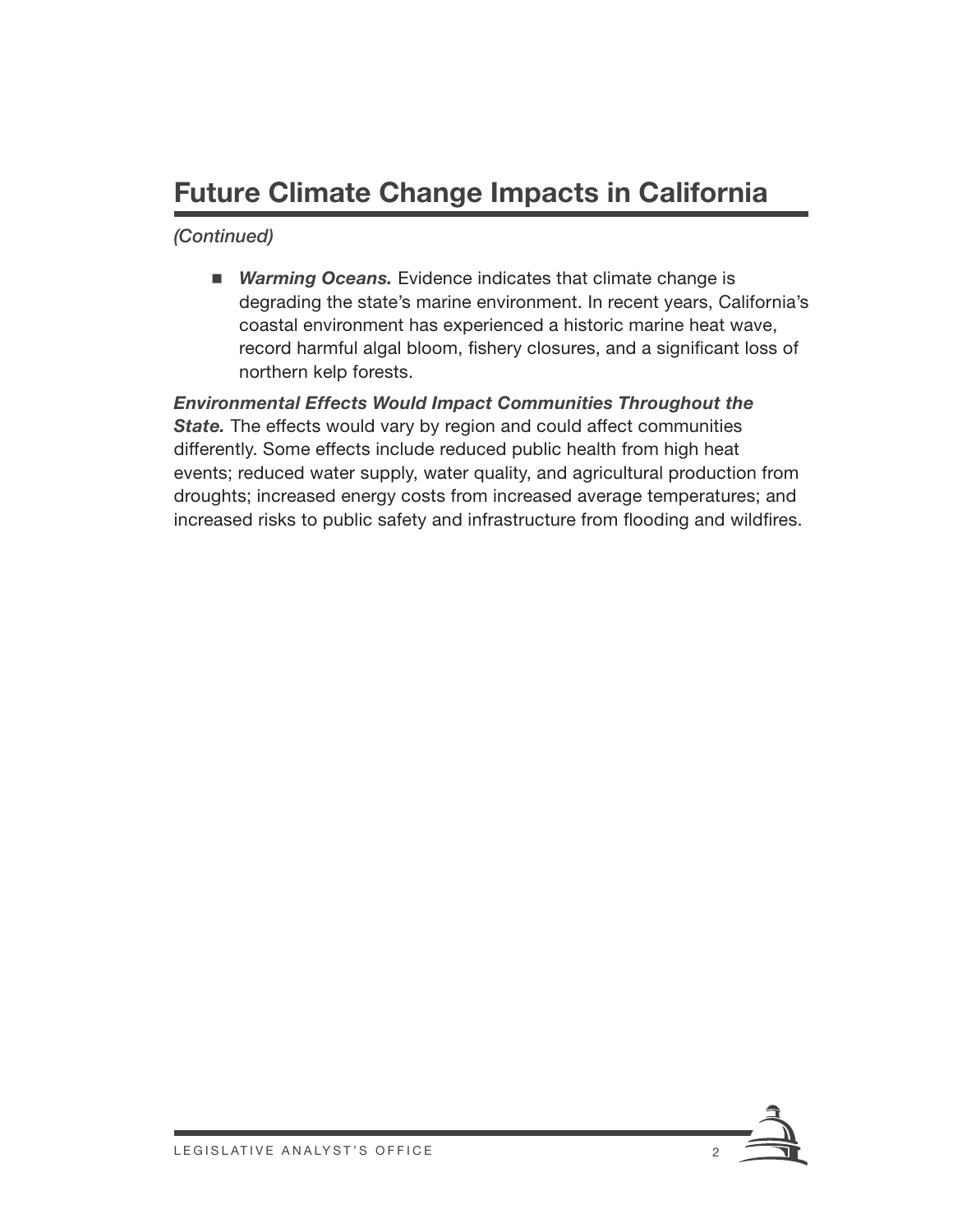### **Fiscal Effects of Climate Change**

**Long-Term Economic Impacts.** Emerging research findings suggest economic costs on the order of tens of billions of dollars for California by the end of the century associated with certain climate impacts, particularly increased human mortality, reduced agricultural production, and higher energy expenditures. Another recent analysis estimated that there is \$150 billion of property value at risk of damage just from modest sea-level rise projected to occur by 2100.

*Future State and Local Fiscal Effects.* No comprehensive statewide assessment of future costs to the state or local governments has been completed, but there are clearly several types of potential future costs.

- *Disaster Response and Recovery.* State and local governments incur costs to respond to major disasters such as wildfires and floods. To the extent, that climate change increases the risk of such events, there could be large one-time costs. For example, the Governor's 2019-20 proposed budget estimates that the state will pay almost \$3 billion to respond to and recover from the Camp Fire that occurred in Paradise in November 2018. (The federal government is expected to reimburse the state for a large share of these costs.)
- **Annual Operating Expenses.** Government agencies might devote a greater share of their budget resources to prevention and response activities, such as to combat wildfires, maintain flood protection infrastructure, and supply clean drinking water.
- **I** Infrastructure Modifications and Replacement. State and local governments have billions of dollars of infrastructure that could be damaged by climate change-induced events, such as wildfires, flooding, and sea-level rise. This infrastructure includes roads and highways, water treatment facilities, schools, and other public buildings. Choices include "hardening" infrastructure to prevent or reduce damage when events occur, making infrastructure more resilient to accommodate changing conditions, and relocating facilities to lower-risk sites.

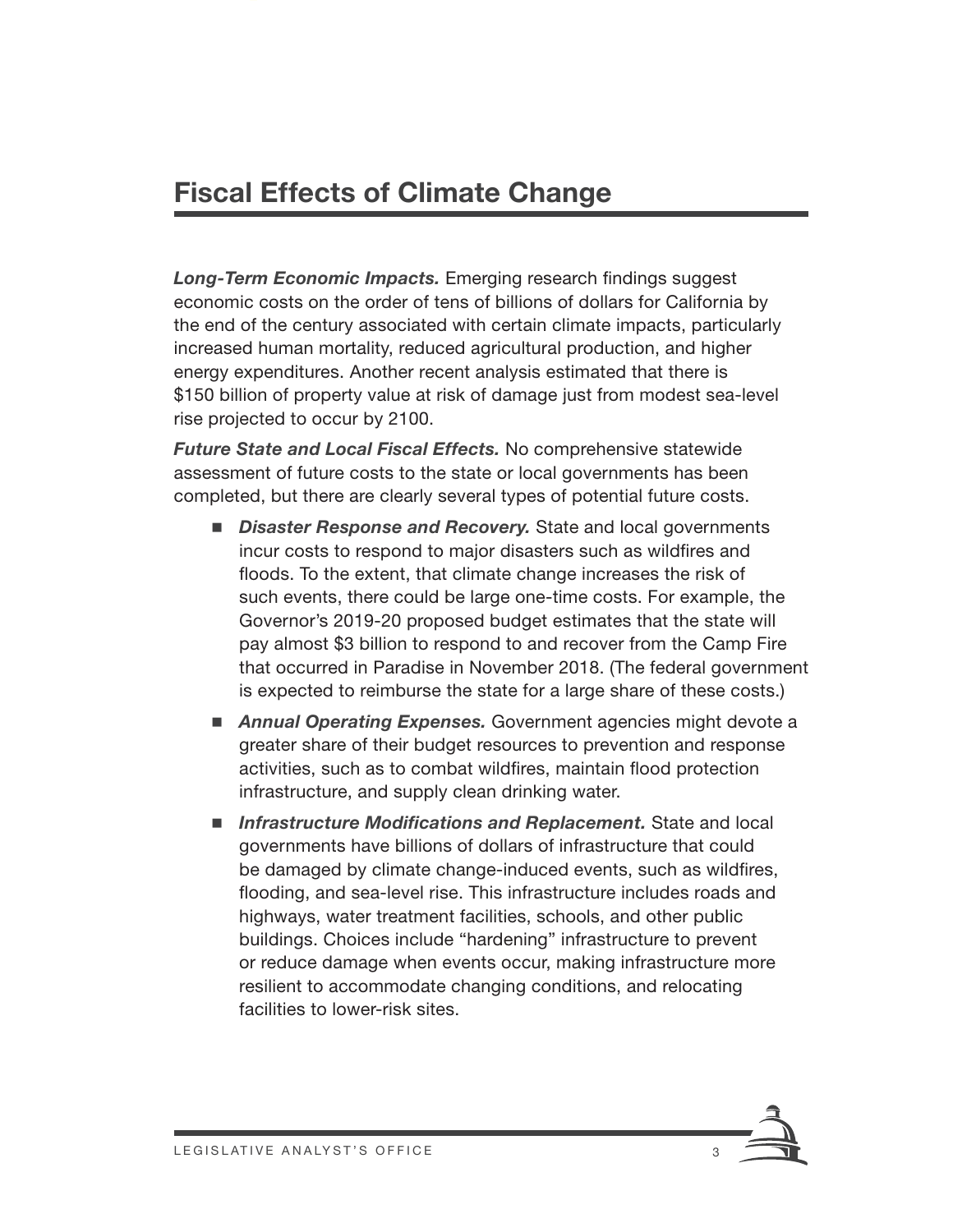### **State Infrastructure Financing in California**

*Two Ways the State Usually Pays for Infrastructure Projects.* The state's infrastructure spending relies on various financing approaches and funding sources.

- *Pay-As-You-Go.* Under the pay-as-you-go approach, the state funds infrastructure up front through direct appropriations of tax and fee revenues. Pay-as-you-go spending from special funds makes up a significant share of the state's infrastructure spending, primarily in the transportation sector.
- *General Fund-Supported Bonds.* The state traditionally has sold two types of bonds that are typically paid off from the General Fund: voter-approved general obligation bonds and lease revenue bonds approved by the Legislature. (The state also sells bonds repaid from special funds.)

*How Bonds Work.* Bonds are a way that the state (as well as local governments and private companies) borrow money. The state sells bonds to investors to receive "up-front" funding for projects and then repays investors, with interest, over a period of time.

- *Why the State Uses Bonds.* A main reason for issuing bonds is that infrastructure typically provides services over many years. Thus, it is reasonable for people, both currently and in the future, to help pay for projects. Also, the large costs of these projects can be difficult to pay for all at once.
- The Costs of Bond Financing. After selling bonds, the state makes annual payments over the following few decades until the bonds are paid off. (This is similar to the way a family pays off a mortgage.) The state pays more for a project funded by bonds than if the state does not borrow money for the project because of the interest costs. The amount of additional cost depends primarily on the interest rate and the time period over which the bonds have to be repaid. In the past, we have estimated that the cost of using bonds after adjusting for inflation is about \$1.30 for each \$1 borrowed.

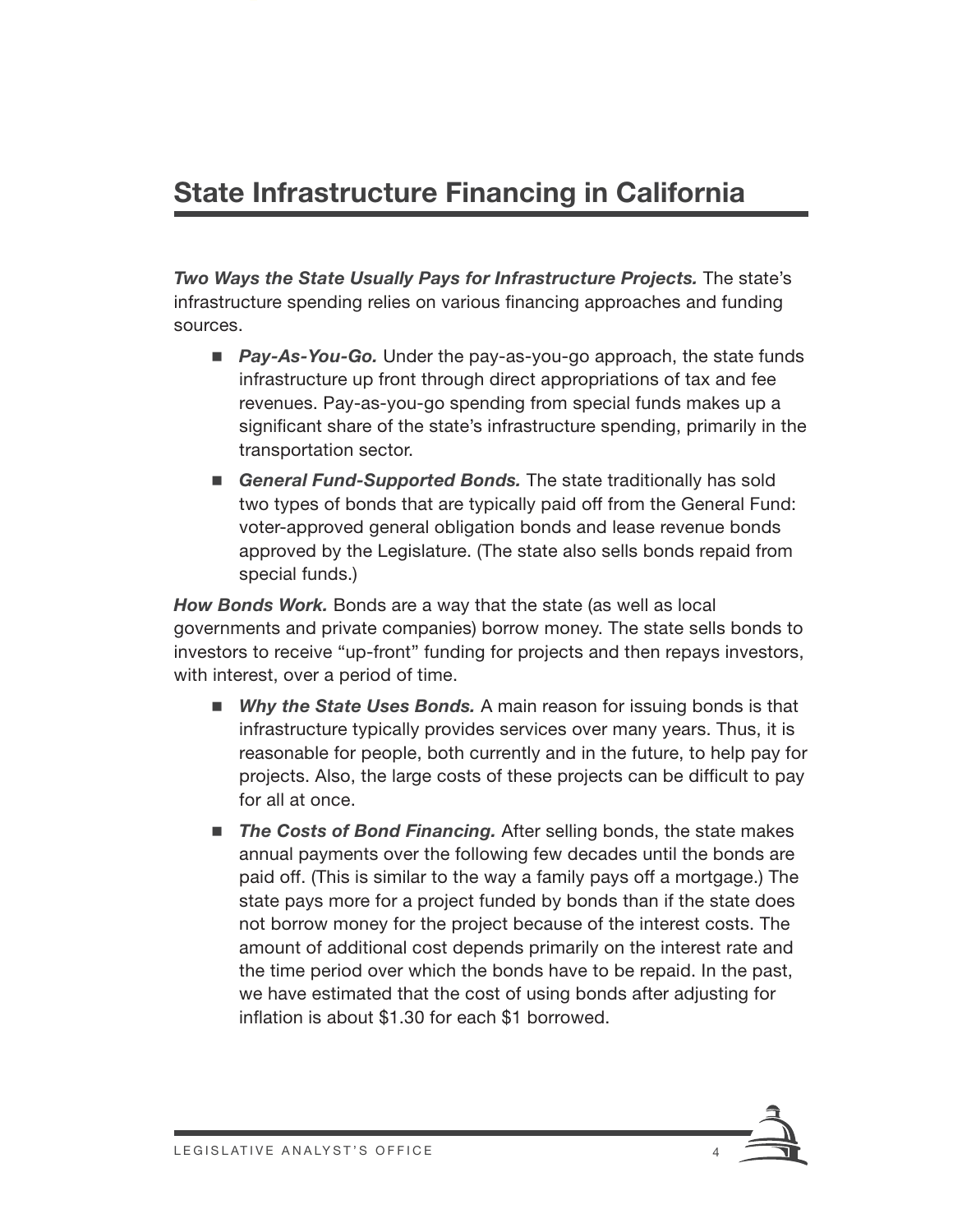### **Recent Natural Resources Related Bonds**

*\$31 Billion in General Obligation Bonds Approved in Prior Two Decades.*  Since 2000, voters have approved about \$31 billion in general obligation bonds in statewide elections to pay for different types of natural resources and environmental protection-related projects. The two most recent such bonds were (1) Proposition 1 in 2014, which provided \$7.5 billion primarily for water supply infrastructure, water quality improvements, and habitat restoration activities; and (2) Proposition 68 in 2018, which provided \$4.1 billion primarily for state and local parks and habitat conservation and restoration activities.

*Most Funding Has Been Committed or Appropriated for Projects.* Almost 90 percent of Proposition 1 funding has been appropriated, with most of that committed to specific projects. If the Governor's 2019-20 proposed budget is approved, over half of Proposition 68 funds will have been appropriated in the first two fiscal years since its passage.

| <b>Proposition</b> | <b>Date</b>   | <b>Primary Purposes</b>                                        | <b>Amounta</b> |
|--------------------|---------------|----------------------------------------------------------------|----------------|
| 12                 | March 2000    | Parks and habitat protection                                   | \$2.100        |
| 13                 | March 2000    | Water supply and flood protection                              | 1,884          |
| 40                 | March 2002    | Habitat protection, water quality, and parks                   | 2,597          |
| 50                 | November 2002 | Coastal protection, Delta, water supply and quality            | 3,345          |
| 1E                 | November 2006 | Flood protection                                               | 3,990          |
| 84                 | November 2006 | Water quality, habitat protection, flood protection, and parks | 5,266          |
|                    | November 2014 | Water supply, habitat protection, and water quality            | 7,465          |
| 68                 | June 2018     | Habitat protection, parks, and flood protection                | 4,100          |
| <b>Total</b>       |               |                                                                | \$30,747       |

## **Natural Resources General Obligation Bonds Approved by Voters Since 2000**

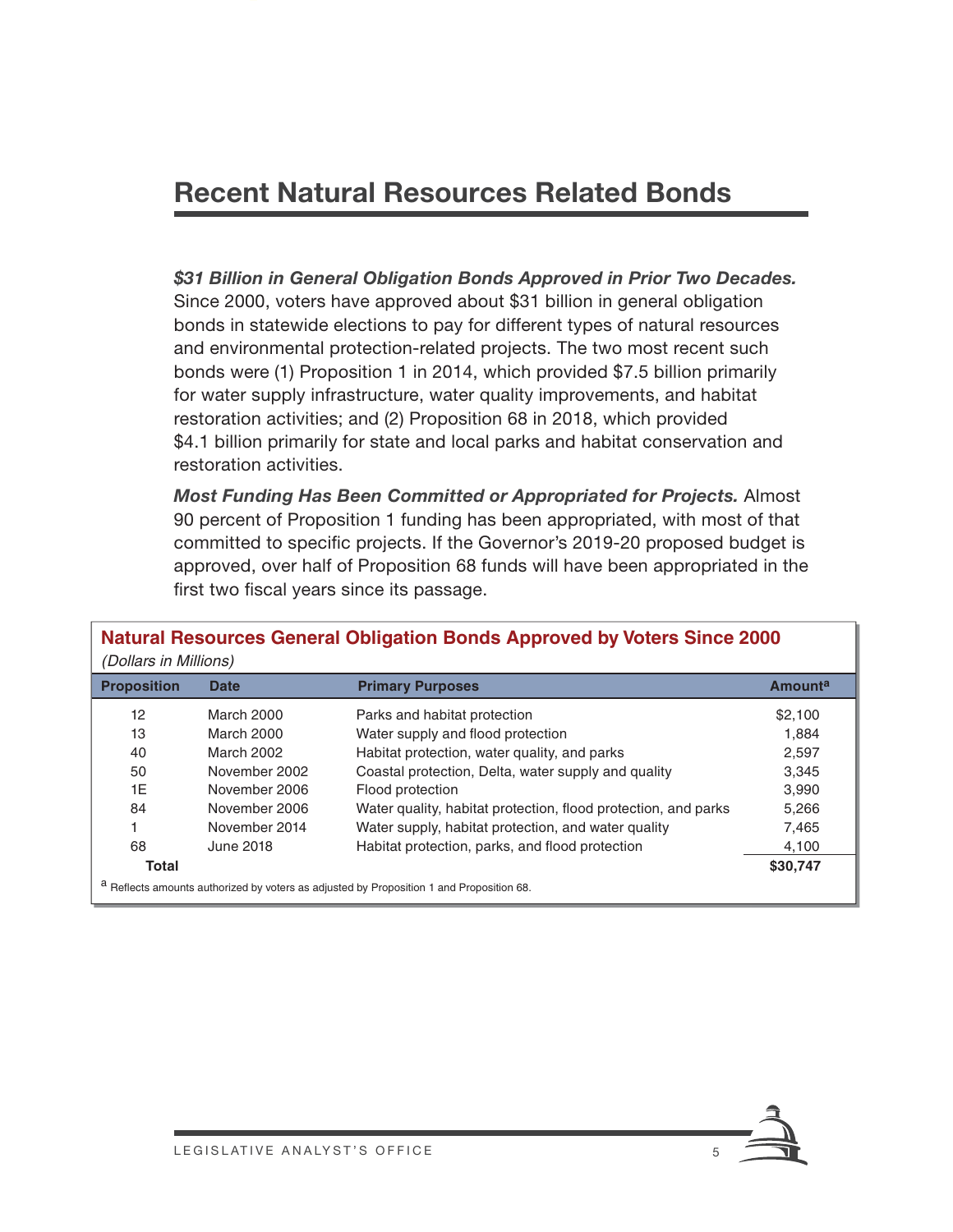### **State Indebtedness**

*About \$120 Billion in Authorized General Fund Debt.* The state has about \$82 billion of General Fund-supported bonds on which it is making annual principal and interest payments. In addition, the voters and the Legislature have approved about \$42 billion of General Fund-supported bonds that have not yet been sold. Most of these bonds are expected to be sold in the coming years as additional projects need funding.

*Annual Debt Payments Represent Less Than 5 Percent of General Fund Spending.* Currently, we estimate that the state is paying about \$6 billion annually from the General Fund to repay bonds (including roughly \$1 billion for natural resources-related debt service). Consequently, the state's debt service ratio—the portion of the state's annual General Fund revenues spent on bond debt—is currently under 5 percent. This is lower than in recent years, and we project that this amount will remain under 5 percent in coming years based on the sale of previously approved bonds and current revenue forecasts.



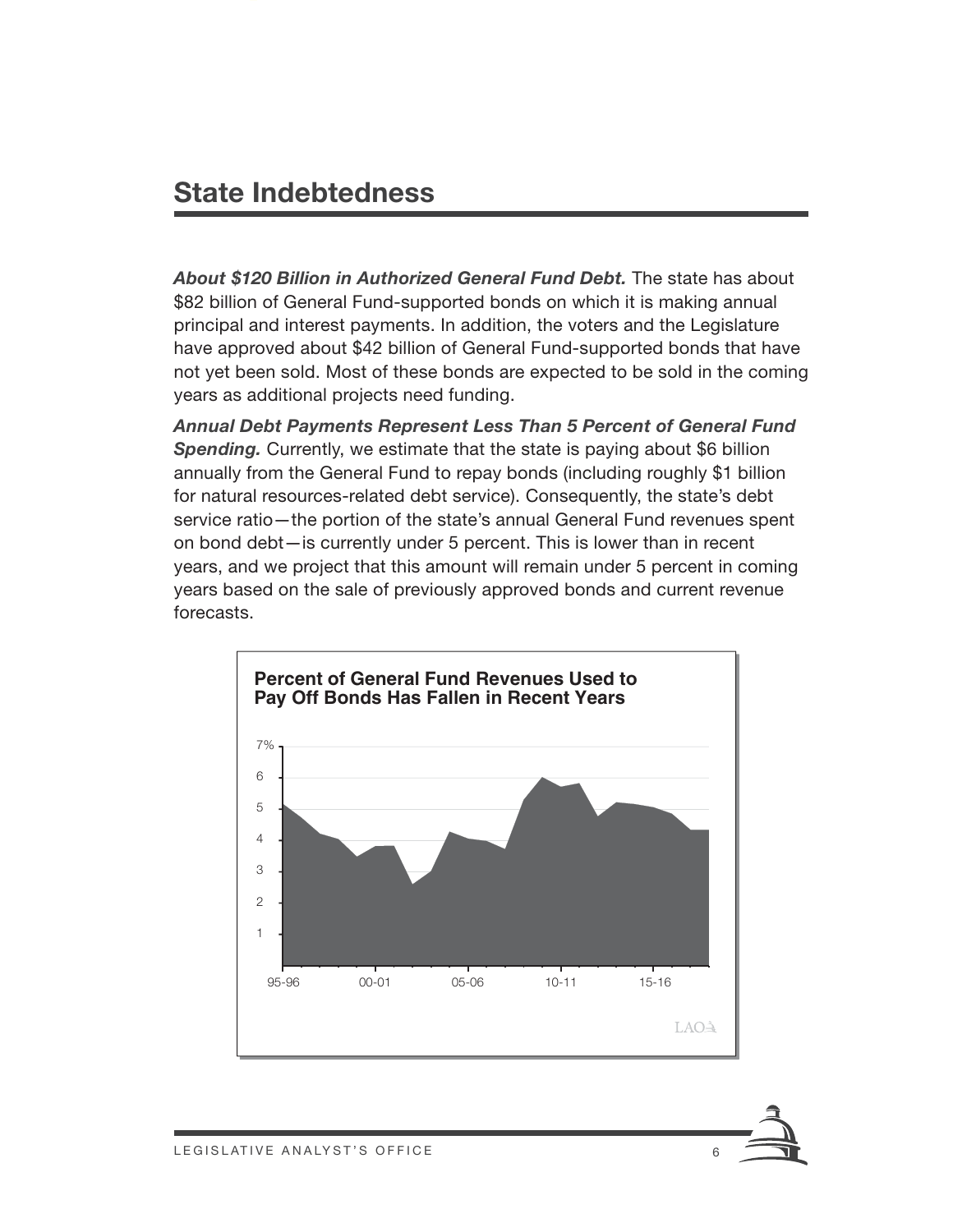### **Important Considerations Related to Bonds**

*No "Right" Level to Spend on Infrastructure.* The amount of infrastructure spending should reflect the state's priorities for infrastructure compared with other state spending. Authorizing General Fund-supported bonds, however, obligates future General Fund resources for repayment for those bonds, thereby presenting an opportunity cost to use those future resources for other priorities.

**Focusing on Long-Term Benefits Important.** As a general principle, general obligation bonds should be used for the construction and acquisition of capital improvements as well as associated planning costs. Directing bond funds to long-term capital improvements ensures that bond spending provides benefits over many years so that future taxpayers do not bear the cost of projects that do not benefit them.

**Consideration of State Versus Local Benefits.** When designing bond measures, the Legislature must determine how much funding to provide to meet state versus local or regional needs. State-level public benefits provide value to the people of California as a whole-rather than specific local communities—and thus should be paid for by the state. Historically, the state also has given priority to local projects in communities with lower-ability to pay themselves.

*Determining Method for Distributing Funds.* Different fund allocation methods—such as direct funding to state departments, competitive grant programs, or per-capita payments to local governments—can be used to better achieve desired outcomes for specific programs.

*Ensuring Long-Term Operations.* It is important that funding be available to operate and maintain the capital investments so that they continue to provide services over their entire expected lifespan.

*Ensuring Accountability and Oversight.* Departments should be required to collect and evaluate data on project outcomes to allow the Legislature and voters to understand what has been achieved with the investment of the bond dollars. Accountability requires that information on programs be public, accessible, and timely.

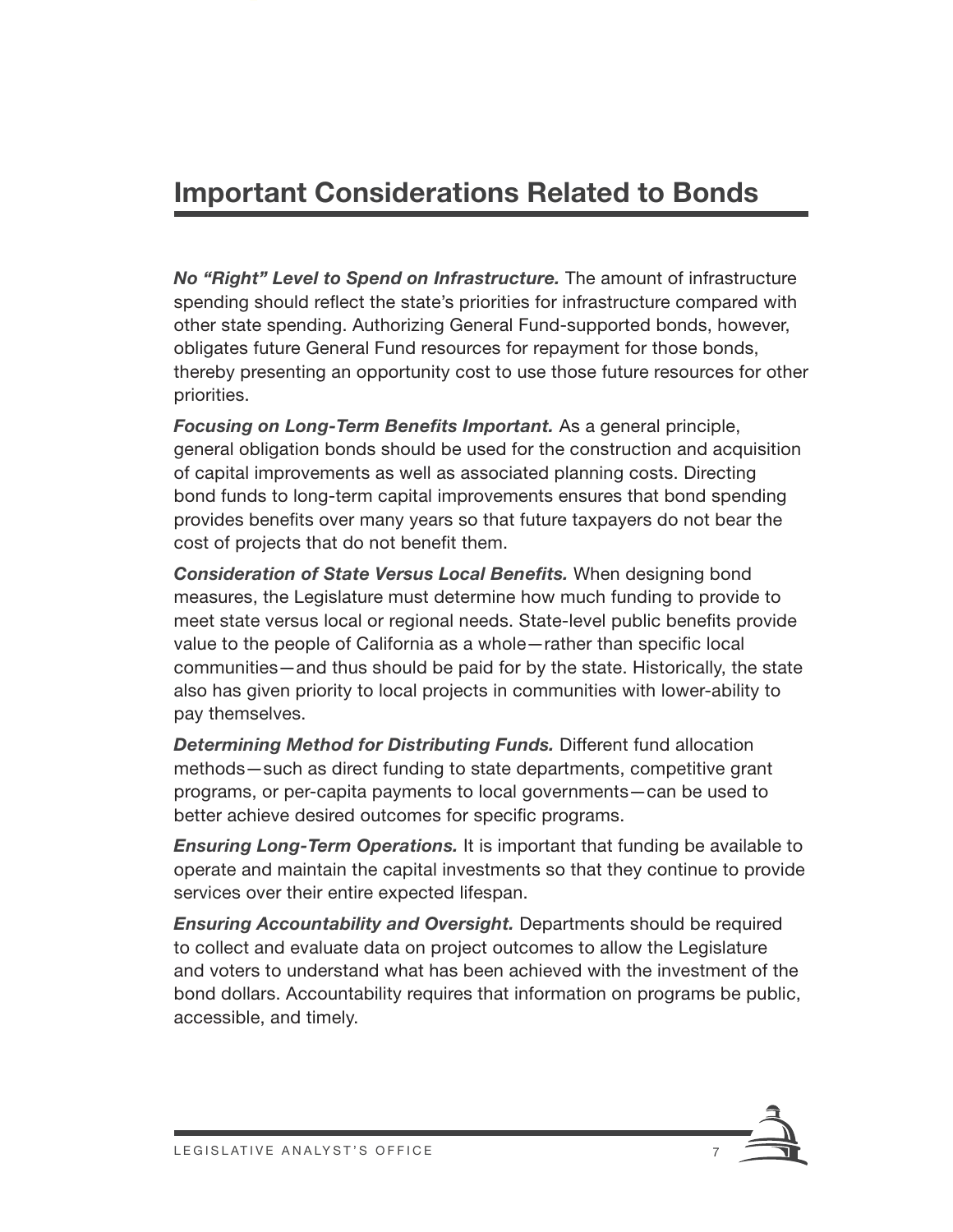### **Other Funding Options to Address Climate Change Impacts**

*Existing State and Local Revenue Sources.* For the redirection of existing revenue sources, it is important to weigh the proposed use of funds against other policy priorities.

- **General Fund.** The Governor's January budget assumes state General Fund revenues of \$143 billion in 2019-20. Cities, counties, and special districts had general revenues of roughly \$90 billion in 2016-17.
- *Existing Special Funds.* For example, state natural resources and environmental protection departments spend about \$5 billion annually from special funds, which generally receive revenues from various taxes and fees. Some of these have been used for climate adaptation planning and projects, such as the Greenhouse Gas Reduction Fund and the Environmental License Plate Fund. Local governments also have special fund revenues from local taxes and fees. For example, local water agencies raise about \$15 billion to provide water services.
- *Local Bonds.* Local governments also have authority to issue bonds. Cities, counties, and special districts spend roughly \$8 billion annually on debt service from all fund sources.
- *Enhanced Infrastructure Financing Districts (EIFD).* First authorized in 2014, EIFDs allow cities, counties, and special districts to use property tax increment (the growth in tax revenue year over year) to finance a wide variety of capital projects, including projects to adapt to the impacts of climate change.
- **Federal Grants.** For example, the Hazard Mitigation Grant Program (HMGP) is a federal grant program that is designed to help communities implement hazard mitigation measures that reduce the risk of loss of life and property from future disasters. States are eligible to receive this funding following a large disaster that receives a Presidential Major Disaster Declaration. Eligible mitigation measures include activities such as elevating buildings at risk for flooding, creating defensible space by clearing brush and trees from around structures in areas prone to wildfires, and completing fuel reduction projects within two miles of structures. The state expects to receive over \$1 billion in HMGP funds for the 2017 and 2018 disasters.